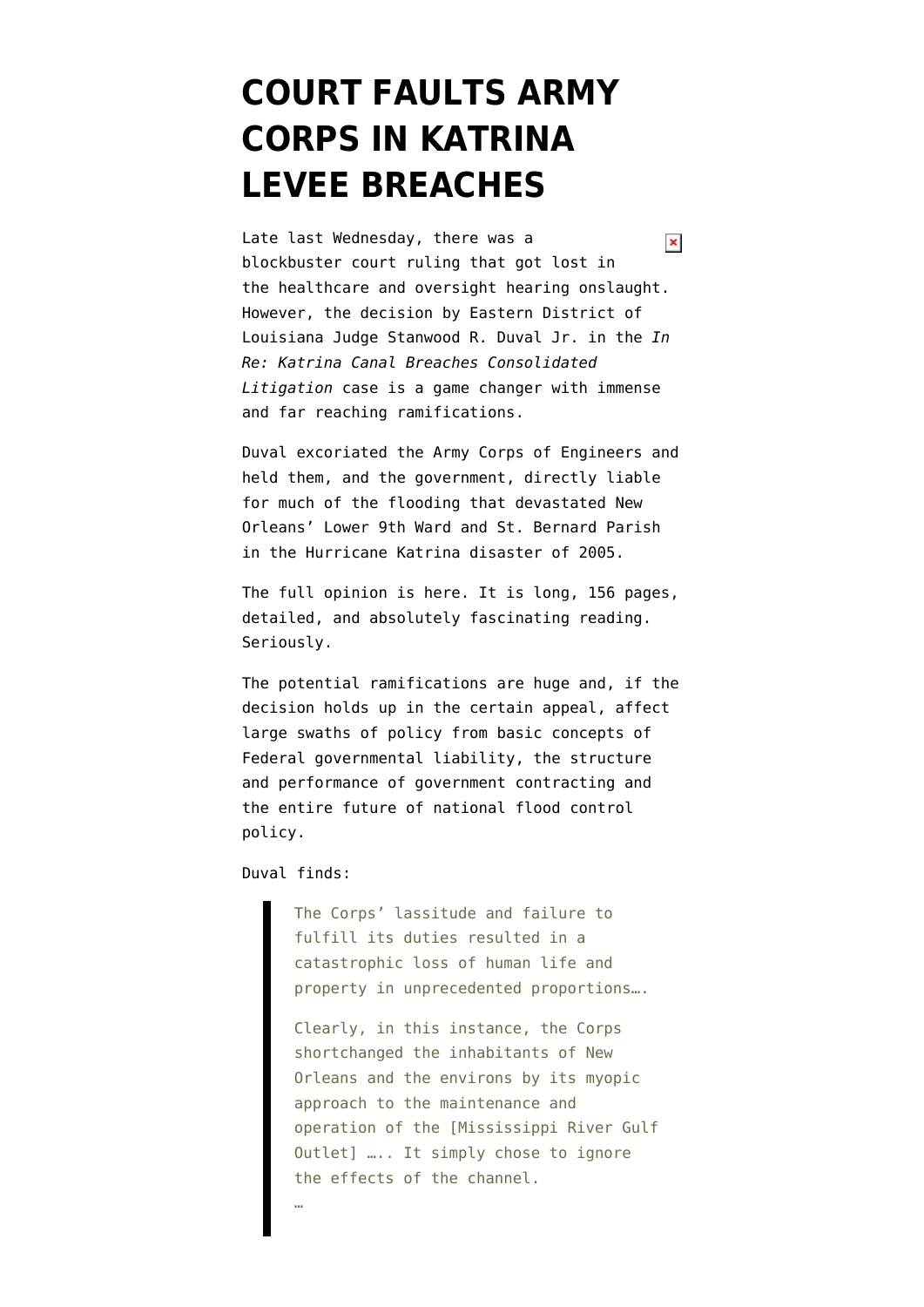It is the Court's opinion that the negligence of the Corps, in this instance by failing to maintain the MRGO properly, was not policy, but insouciance, myopia and shortsightedness. For over forty years, the Corps was aware that the Reach II levee protecting Chalmette and the Lower Ninth Ward was going to be compromised by the continued deterioration of the MRGO, as has been exhaustively discussed in this opinion. The Corps had an opportunity to take a myriad of actions to alleviate this deterioration or rehabilitate this deterioration and failed to do so. Clearly the expression "talk is cheap" applies here.

The government had asserted immunity under the [Flood Control Act of 1928](http://en.wikipedia.org/wiki/Flood_Control_Act_of_1928) which, along with other laws, generally protects the Army Corps of Engineers from liability for defective floodcontrol project and provides the government can't be sued for acting with reasonable care or making a judgment call based on policy. Duval, however held the pertinent shipping channel to be a navigation canal, not a flood-control project under the Flood Control Act of 1928 and that the Corps breached the duty of due care in their construction, maintenance and oversight of the navigation canal.

Duval's current ruling only covers six named plaintiffs, but is thought to potentially open the door to over 100,000 plaintiffs' actions on behalf of private property owners and businesses pending in the areas described in the ruling. So now the obvious question is whether Judge Duval's monumental decision will withstand appeal.

The [New York Times,](http://www.nytimes.com/2009/11/20/us/20orleans.html) citing Tulane University law professor Oliver Houck, an expert in environmental and natural resource law, indicated: